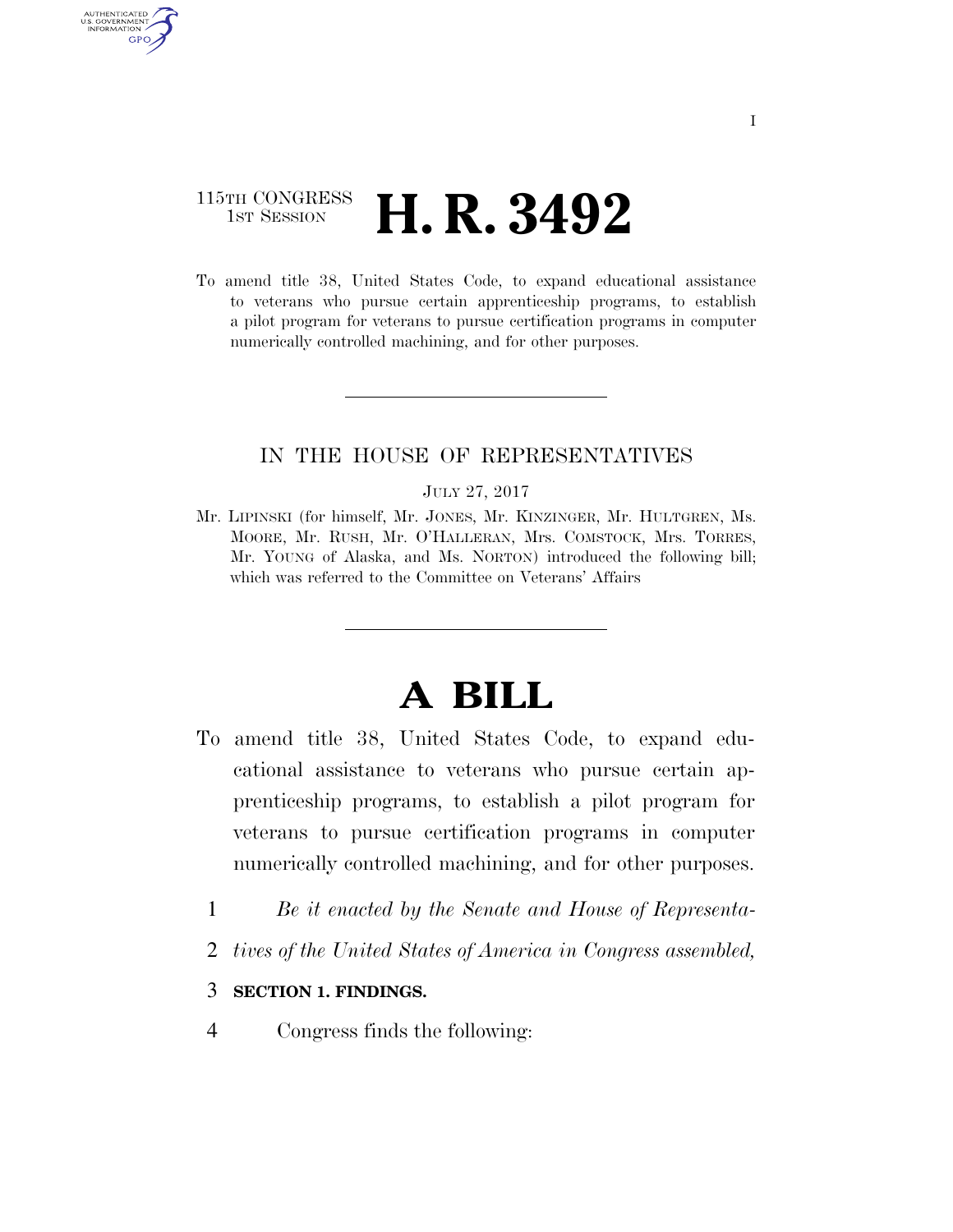| $\mathbf{1}$   | (1) Apprenticeships can help veterans bridge         |
|----------------|------------------------------------------------------|
| $\overline{2}$ | the gap between service in the Armed Forces and ci-  |
| 3              | vilian employment by—                                |
| $\overline{4}$ | $(A)$ receiving on-the-job training under the        |
| 5              | direct supervision of a professional and class-      |
| 6              | room instruction;                                    |
| $\overline{7}$ | (B) implementing skills the veterans ac-             |
| 8              | quired while in the Armed Forces;                    |
| 9              | (C) providing practical work experience to           |
| 10             | the veterans; and                                    |
| 11             | (D) forming professional connections to              |
| 12             | fellow members of skilled occupations.               |
| 13             | (2) According to the Employment and Training         |
| 14             | Administration of the Department of Labor, in fiscal |
| 15             | year $2016-$                                         |
| 16             | $(A)$ more than 21,000 apprenticeship pro-           |
| 17             | grams across the United States are registered        |
| 18             | with the Administration;                             |
| 19             | $(B)$ approximately 1,700 new apprentice-            |
| 20             | ship programs were established in the United         |
| 21             | States;                                              |
| 22             | $(C)$ more than 206,000 individuals across           |
| 23             | the United States entered an apprenticeship          |
| 24             | program;                                             |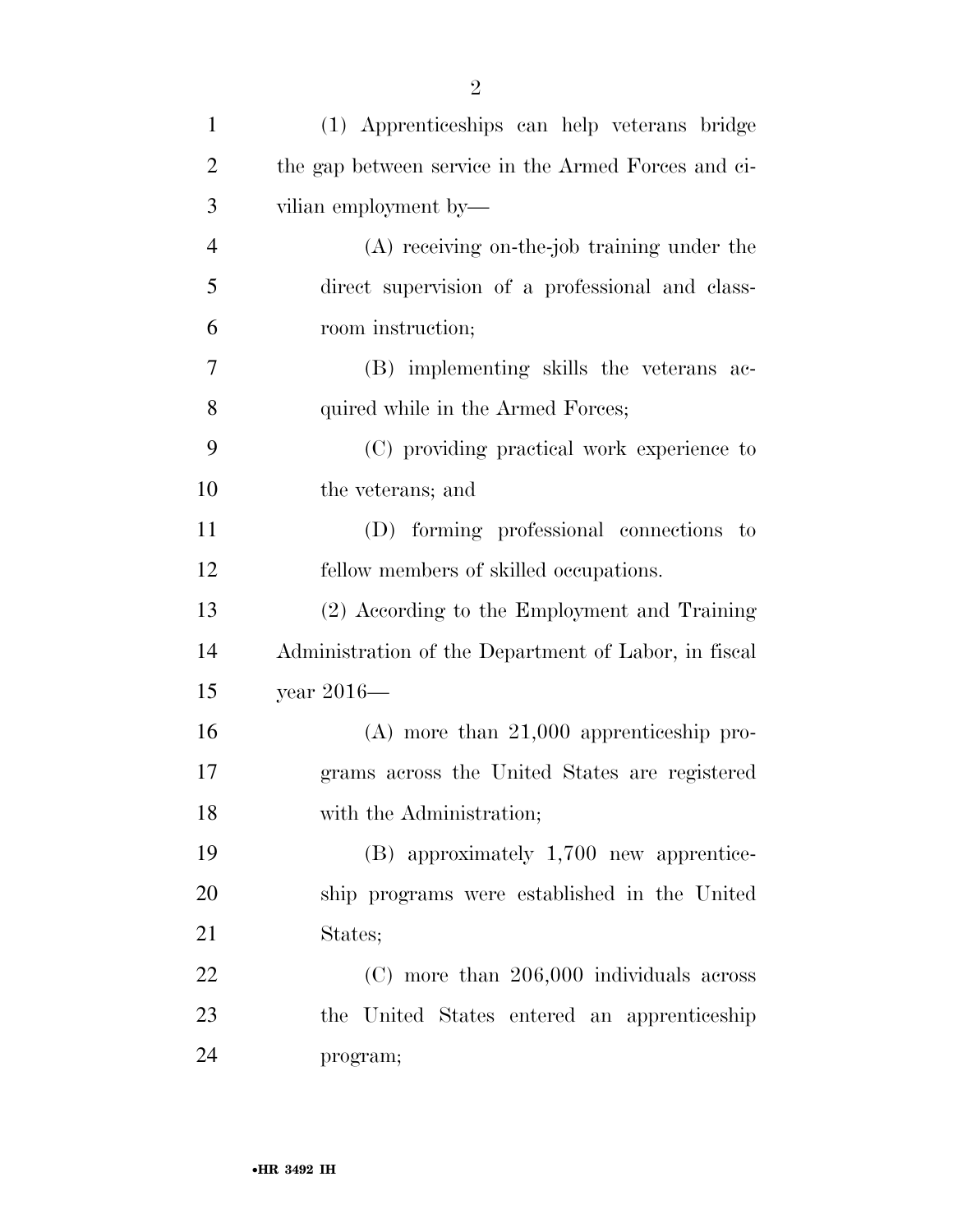| $\mathbf{1}$   | (D) more than $505,000$ apprentices sought             |
|----------------|--------------------------------------------------------|
| $\overline{2}$ | to acquire skills to earn the wages necessary for      |
| 3              | financial security; and                                |
| $\overline{4}$ | (E) approximately 49,000 individuals grad-             |
| 5              | uated from apprenticeship programs.                    |
| 6              | SEC. 2. EDUCATIONAL ASSISTANCE FOR VETERANS WHO        |
| $\overline{7}$ | <b>PURSUE</b><br><b>CERTAIN APPRENTICESHIP</b><br>PRO- |
| 8              | <b>GRAMS.</b>                                          |
| 9              | Section $3313(g)(3)$ of title 38, United States Code,  |
| 10             | is amended by adding at the end the following new sub- |
| 11             | paragraphs:                                            |
| 12             | " $(E)$ In the case of an individual pursuing          |
| 13             | a program of apprenticeship (that is registered        |
| 14             | with the Employment and Training Administra-           |
| 15             | tion of the Department of Labor) on more than          |
| 16             | a half-time but less than full-time basis, an an-      |
| 17             | nual stipend for tuition and fees not to exceed        |
| 18             | the lesser of-                                         |
| 19             | "(i) the actual net cost for tuition and               |
| 20             | fees for the program of apprenticeship                 |
| 21             | after the application of any waiver of, or             |
|                |                                                        |
| 22             | reduction in, tuition and fees; or                     |
| 23             | "(ii) $25$ percent of the amount cal-                  |
| 24             | culated under subsection $(c)(1)(A)(ii)$ .             |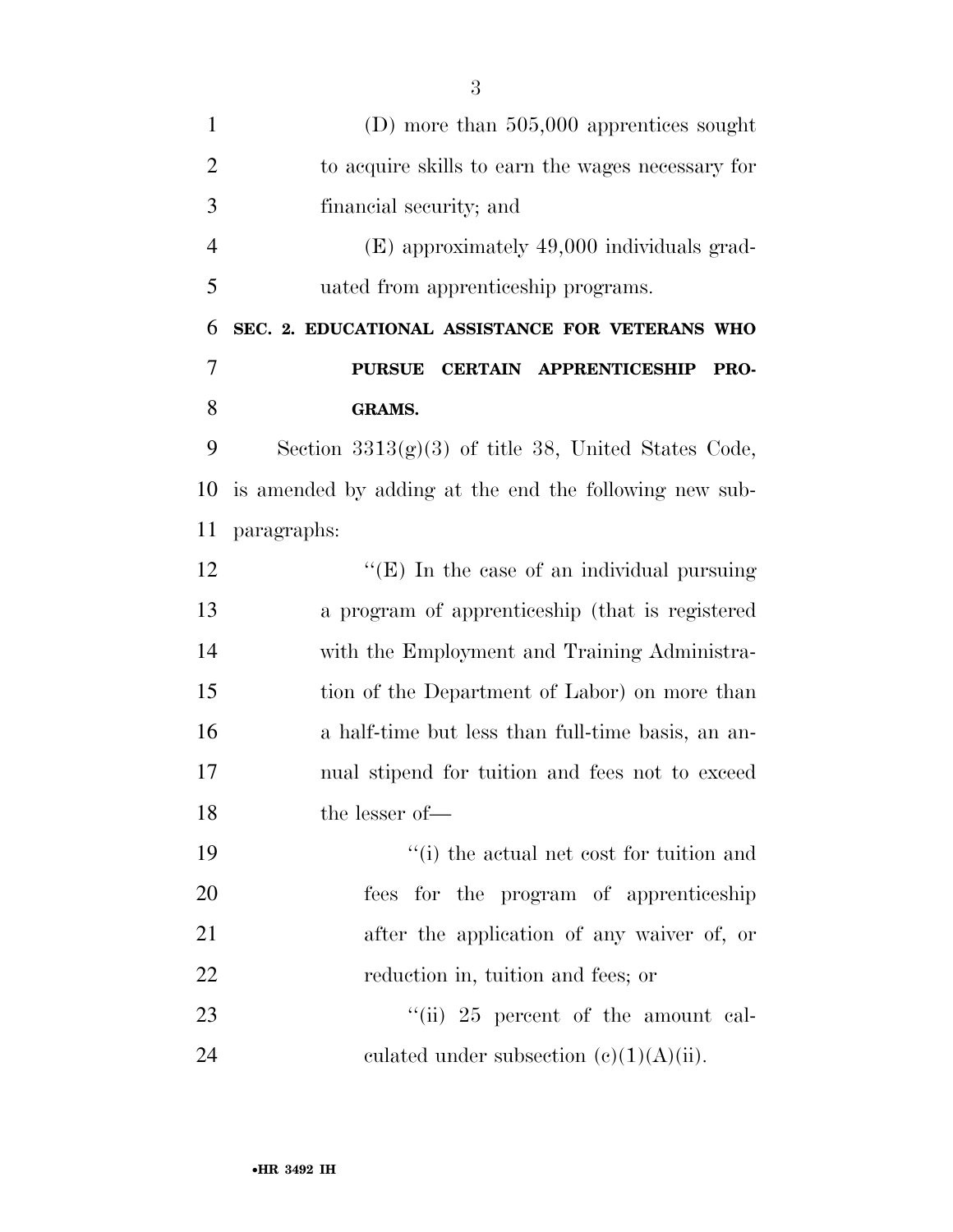| $\mathbf{1}$   | "(F) In the case of an individual pursuing                   |
|----------------|--------------------------------------------------------------|
| $\overline{2}$ | a program of apprenticeship (that is registered              |
| 3              | with the Employment and Training Administra-                 |
| $\overline{4}$ | tion of the Department of Labor and for which                |
| 5              | the individual provides proof of current reg-                |
| 6              | istration to the Secretary) that is not sponsored            |
| $\tau$         | by the employer of the individual, an annual sti-            |
| 8              | pend for tuition and fees not to exceed the less-            |
| 9              | $er of$ —                                                    |
| 10             | "(i) the actual net cost for tuition and                     |
| 11             | fees for the program of apprenticeship                       |
| 12             | after the application of any waiver of, or                   |
| 13             | reduction in, tuition and fees; or                           |
| 14             | "(ii) $25$ percent of the amount cal-                        |
| 15             | culated under subsection $(c)(1)(A)(ii)$ .".                 |
| 16             | SEC. 3. SENSE OF CONGRESS.                                   |
| 17             | It is the sense of Congress that apprenticeship pro-         |
|                | 18 grams that are not sponsored by employers of participants |
| 19             | in such programs should supply professional development      |
| 20             | resources and interview training to the participants.        |
| 21             | SEC. 4. PILOT PROGRAM FOR VETERANS WHO PURSUE                |
| 22             | COMPUTER NUMERICALLY CONTROLLED MA-                          |
| 23             | <b>CHINING CERTIFICATIONS.</b>                               |
| 24             | (a) PILOT PROGRAM.—The Secretary of Veterans Af-             |
| 25             | fairs shall carry out a pilot program under which the Sec-   |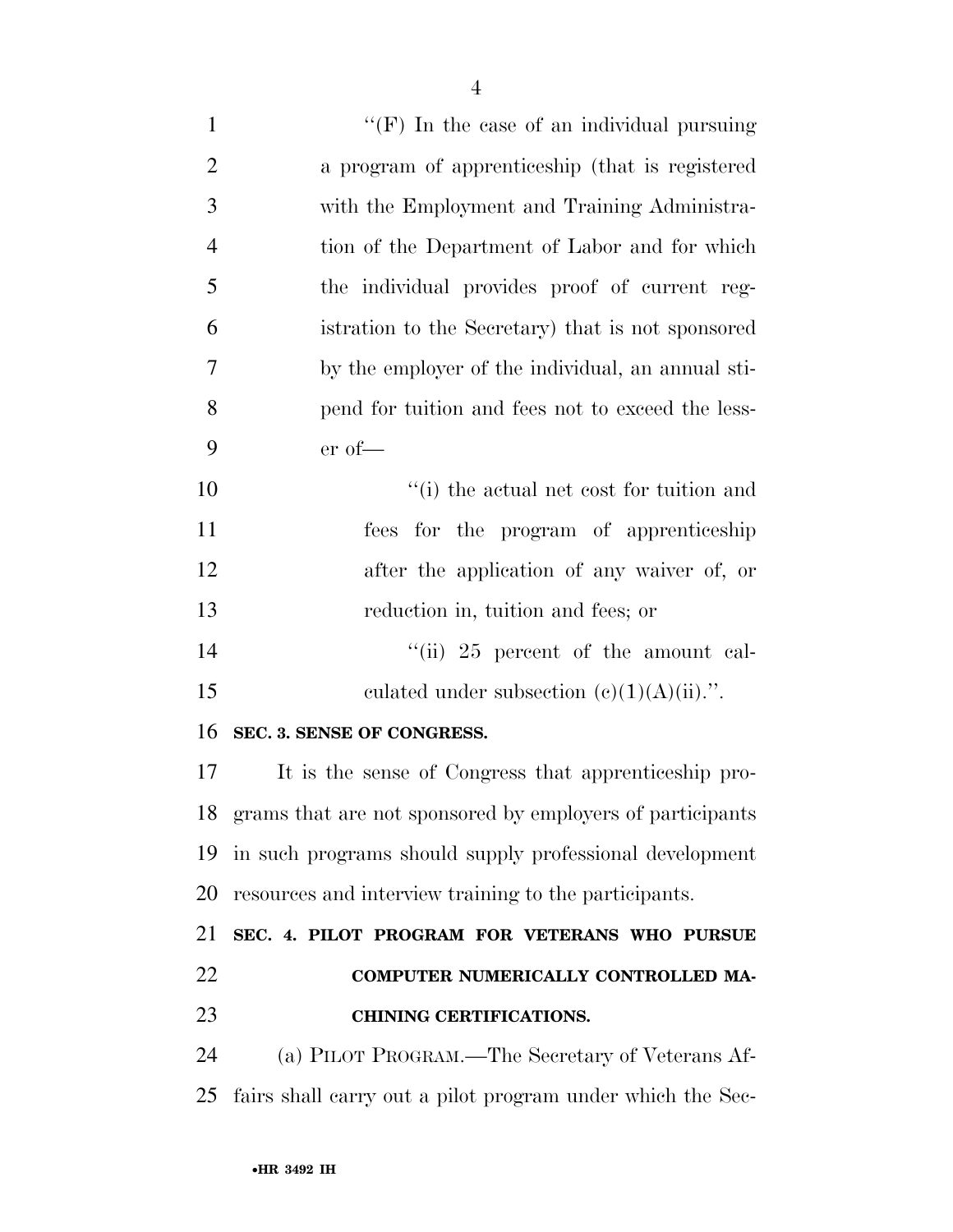retary shall provide eligible veterans with the opportunity to enroll in certification programs in computer numerically controlled machining.

 (b) ELIGIBILITY.—For purposes of the pilot program under this section, an eligible veteran is a veteran who is entitled to educational assistance under the laws admin-istered by the Secretary.

(c) CONTRACTS.—

 (1) IN GENERAL.—For purposes of carrying out subsection (a), by not later than 180 days after the date of the enactment of this Act, the Secretary shall seek to enter into contracts with multiple quali- fied providers of certification programs in computer numerically controlled machining for the provision of such programs to eligible veterans under the pilot program.

 (2) PAYMENT OF CONTRACTORS.—A contract under this subsection shall provide that the Sec-retary shall pay to a provider—

 (A) 25 percent of the cost of providing the certification program upon the enrollment of an eligible veteran in the program;

23 (B) 25 percent of such cost upon the com-pletion of the program by the veteran; and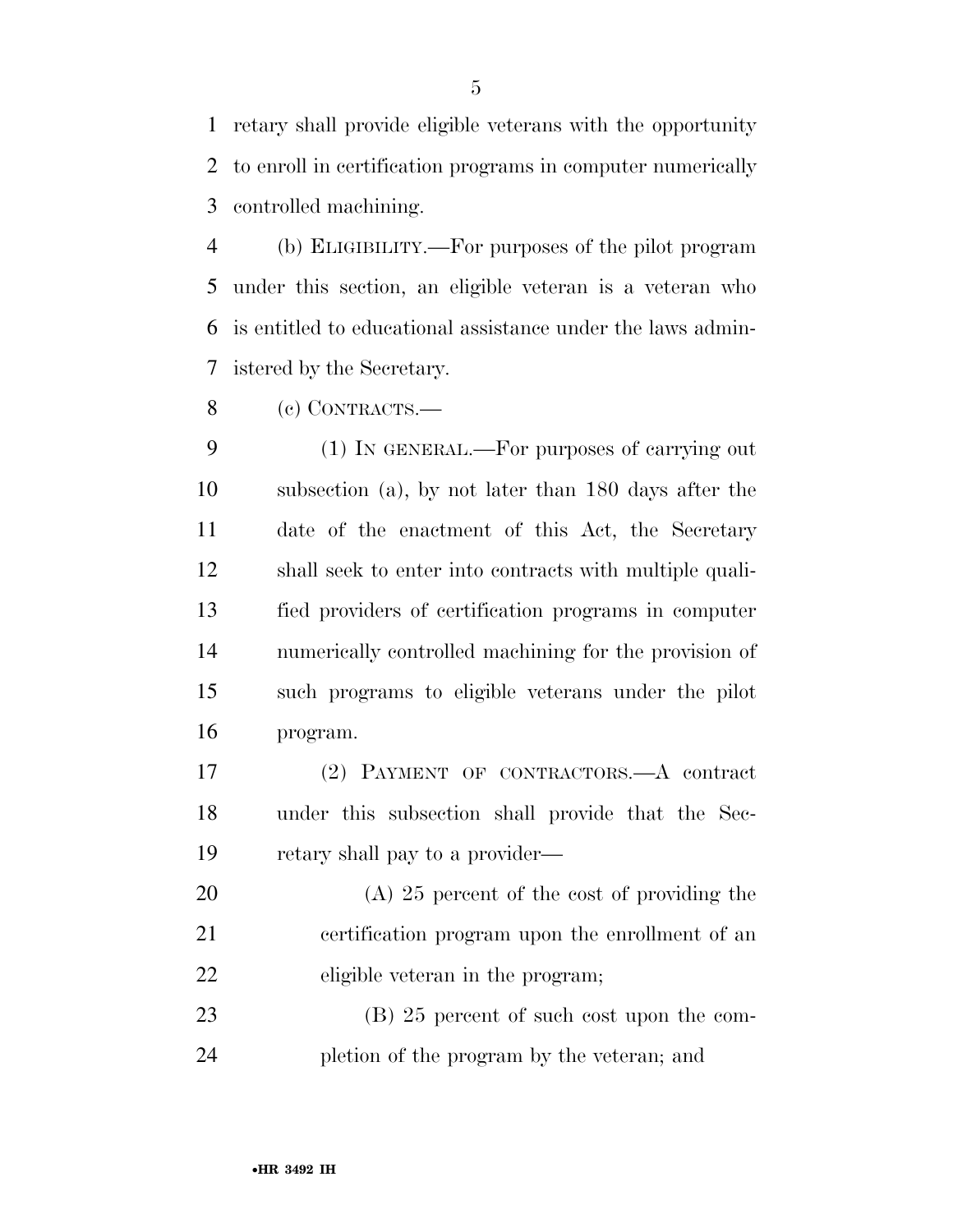(C) 50 percent of such cost upon the em- ployment of the veteran following completion of the program.

 (3) QUALIFIED PROVIDERS.—For purposes of the pilot program, a provider of a certification pro- gram in computer numerically controlled machining is qualified if the provider has been operational for at least two years.

 (4) TUITION REIMBURSEMENT.—In entering into contracts to carry out the pilot program, the Secretary shall give preference to a qualified pro- vider that offers tuition reimbursement for any stu-dent who—

 (A) completes a certification program of-fered by the provider; and

 (B) does not find full-time meaningful em- ployment within the 180-day period beginning on the date the student completes the program. (d) HOUSING STIPEND.—The Secretary shall pay to each eligible veteran who is enrolled in a certification pro- gram in computer numerically controlled machining under the pilot program on a full-time basis a monthly housing stipend equal to the product of—

24  $(1)$  in the case of —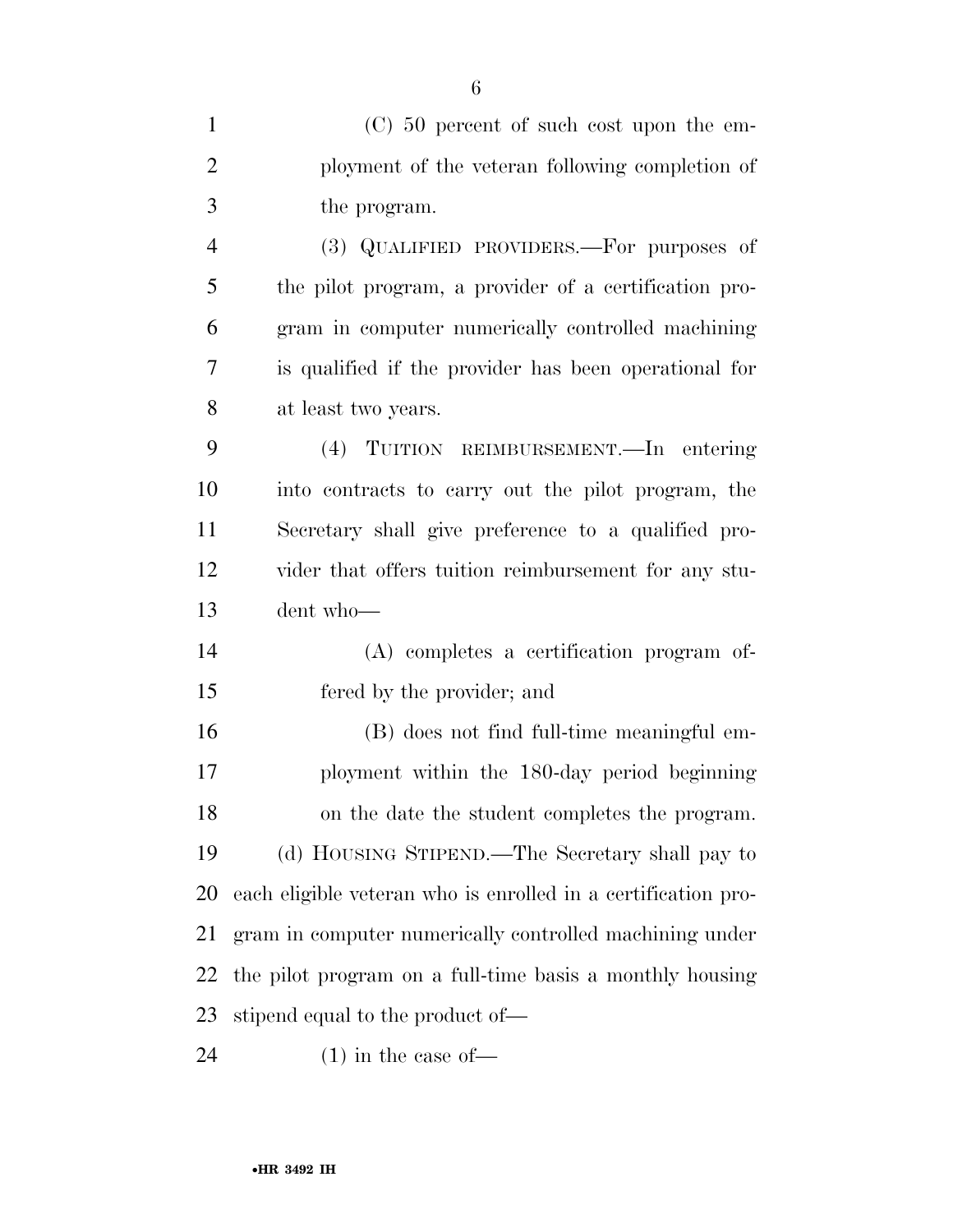| $\mathbf{1}$   | (A) a veteran pursuing resident training,           |
|----------------|-----------------------------------------------------|
| $\overline{2}$ | the monthly amount of the basic allowance for       |
| 3              | housing payable under section 403 of title 37,      |
| $\overline{4}$ | United States Code, for a member with depend-       |
| 5              | ents in pay grade E-5 who resides in the mili-      |
| 6              | tary housing area that encompasses all or the       |
| 7              | majority of the ZIP code area in which the          |
| 8              | campus at which the veteran attends training or     |
| 9              | classes is located; or                              |
| 10             | (B) a veteran pursuing a certification pro-         |
| 11             | gram through distance learning, a monthly           |
| 12             | amount equal to 50 percent of the amount pay-       |
|                |                                                     |
| 13             | able under subparagraph $(A)$ ; and                 |
| 14             | $(2)$ the lesser of-                                |
| 15             | $(A)$ 1.0; or                                       |
| 16             | (B) the number of course hours carried by           |
| 17             | the individual in pursuit of the certification pro- |
| 18             | gram involved, divided by the minimum number        |
| 19             | of course hours required for full-time pursuit of   |
| 20             | such certification program, rounded to the          |
| 21             | nearest tenth.                                      |
| 22             | (e) CERTIFICATION PROGRAM IN COMPUTER NU-           |
| 23             | MERICALLY CONTROLLED MACHINING DEFINED.—In this     |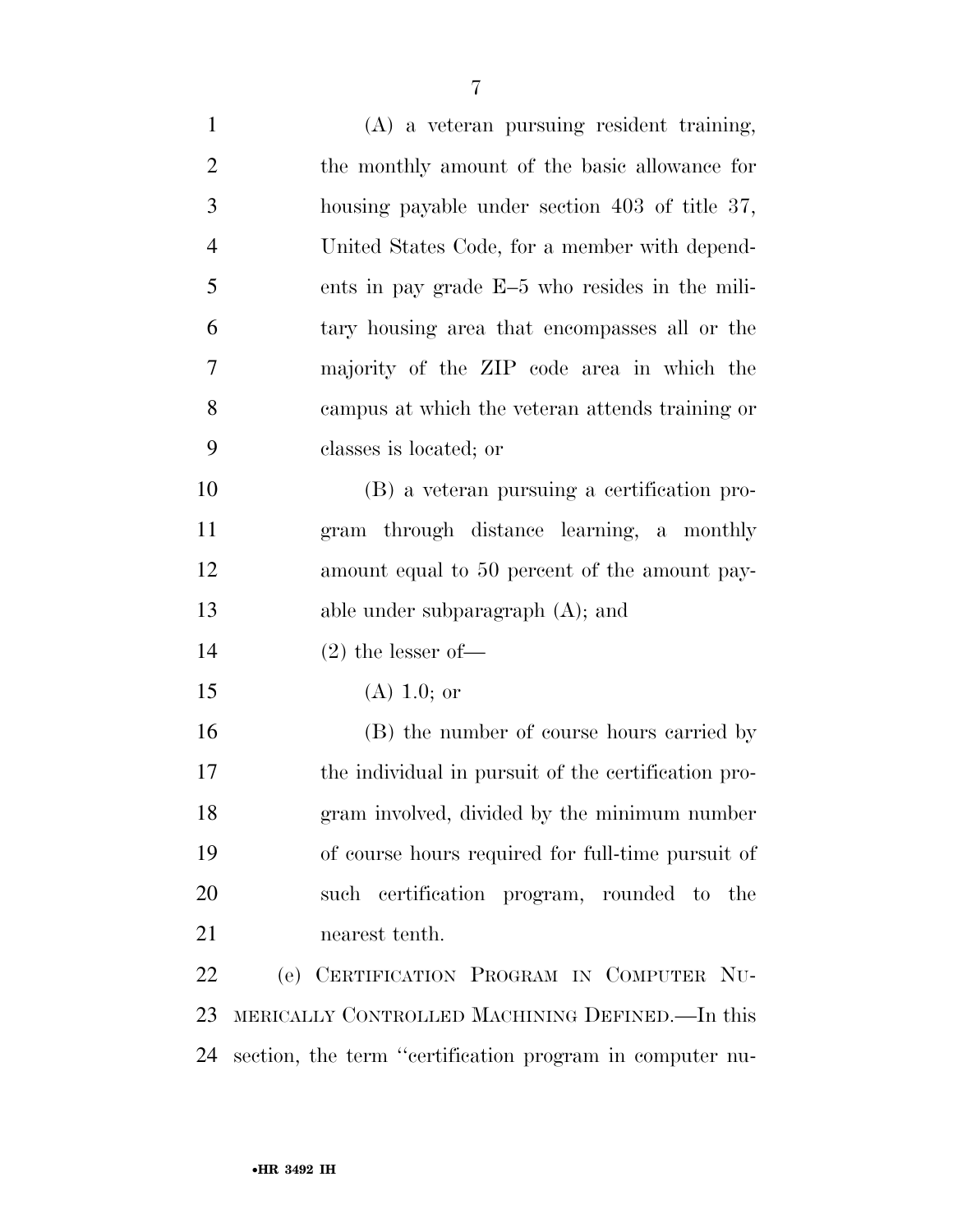merically controlled machining'' means a training program that— (1) is offered by an entity— (A) other than an institution of higher learning; or (B) that is a professional organization; (2) does not lead to a degree; and (3) leads to a National Institute for Metal- working Skills credential or certification in computer numerically controlled machining. (f) REPORTS.— (1) SECRETARY OF VETERANS AFFAIRS.—Not later than one year after the date of the enactment of this Act, and annually thereafter, the Secretary shall submit to Congress a report on the pilot pro- gram under this section. (2) COMPTROLLER GENERAL.— 18 (A) INTERIM REPORT.—Not later than three years after the date on which the Sec- retary first enters into a contract under this section, the Comptroller General of the United States shall submit to Congress a report con- taining the results of the interim assessment of the Comptroller General. Such report shall in-clude the recommendations of the Comptroller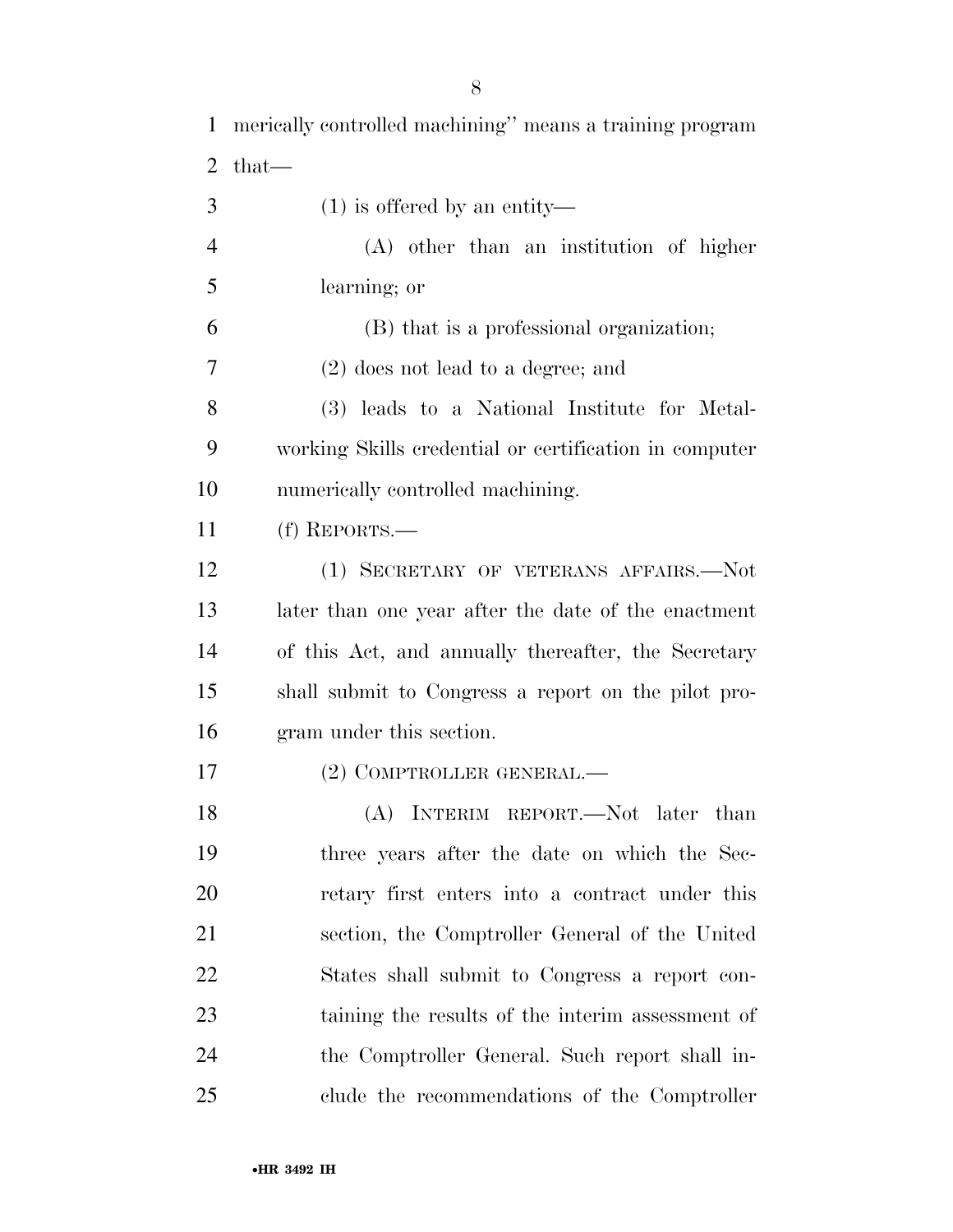| $\mathbf{1}$   | General for improving the pilot program and an |
|----------------|------------------------------------------------|
| $\overline{2}$ | assessment of each of the following:           |
| 3              | (i) The manufacturing and training             |
| $\overline{4}$ | experience of the directors and instructors    |
| 5              | of the providers of certification programs     |
| 6              | in computer numerically controlled machin-     |
| 7              | ing under the pilot program.                   |
| 8              | (ii) Whether the providers followed            |
| 9              | training curricula commonly used in the        |
| 10             | industry (including curricula from the Na-     |
| 11             | tional Institute for Metalworking Skills)      |
| 12             | for the certification programs.                |
| 13             | (iii) Whether the providers use open           |
| 14             | source curricula for the certification pro-    |
| 15             | grams.                                         |
| 16             | (iv) The admittance rate into the pilot        |
| 17             | program.                                       |
| 18             | (v) The job placement rate for vet-            |
| 19             | erans who completed a certification pro-       |
| 20             | gram under the pilot program.                  |
| 21             | (vi) The average salary of veterans            |
| 22             | who completed a certification program          |
| 23             | under the pilot program and were subse-        |
| 24             | quently employed.                              |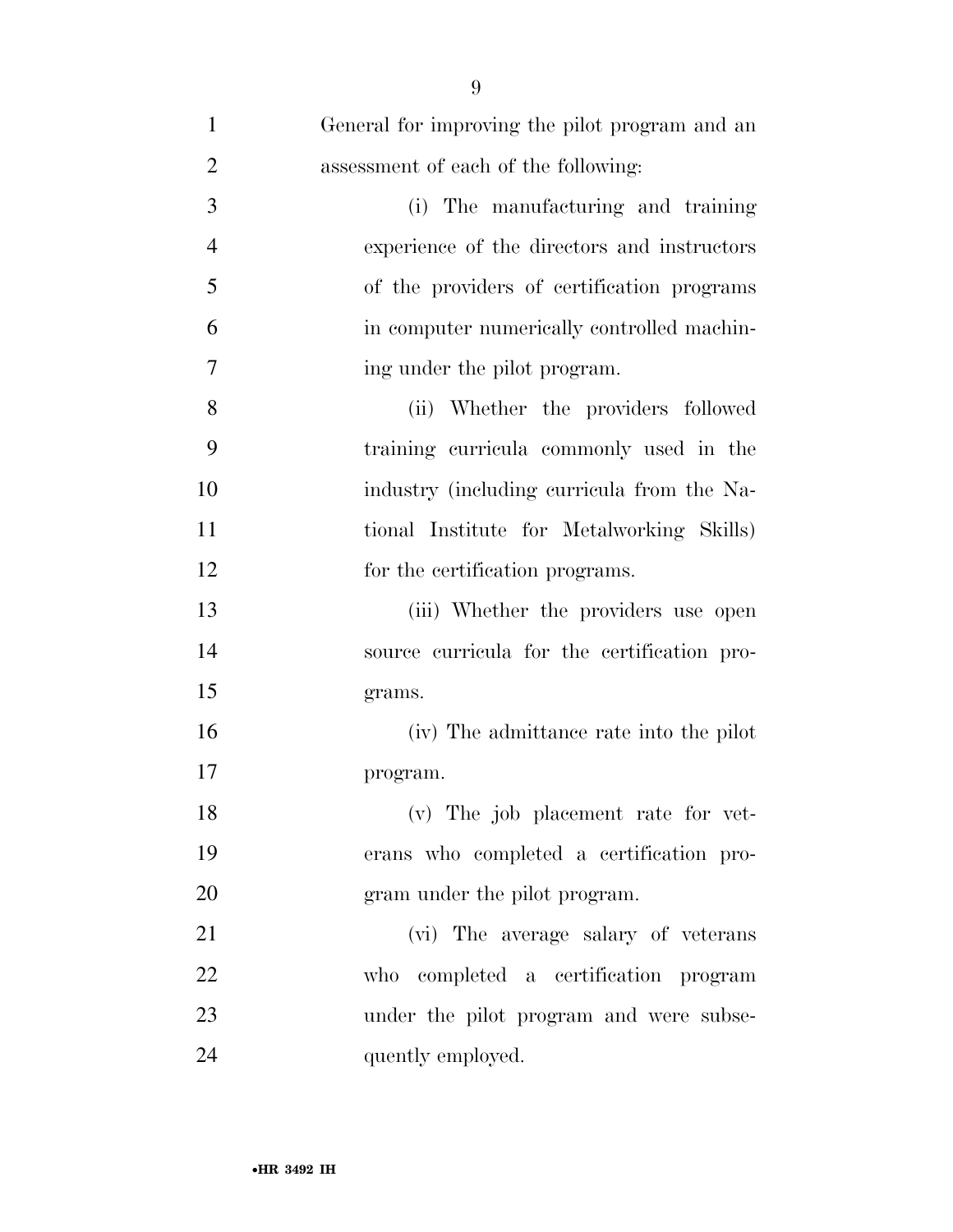| $\mathbf{1}$   | (vii) The average age of veterans who                      |
|----------------|------------------------------------------------------------|
| $\overline{2}$ | participated in the pilot program.                         |
| 3              | (B) FINAL REPORT.—Not later than five                      |
| $\overline{4}$ | years after the date on which the Secretary first          |
| 5              | enters into a contract under this section, the             |
| 6              | Comptroller General shall submit to Congress a             |
| 7              | final report on the pilot program. Such report             |
| 8              | shall include the recommendation of the Comp-              |
| 9              | troller General with respect to whether the pro-           |
| 10             | gram should be extended and an assessment of               |
| 11             | each of the following:                                     |
| 12             | (i) Each item described in clauses (i)                     |
|                |                                                            |
| 13             | through (vii) of subparagraph $(A)$ .                      |
| 14             | (ii) The percentage of veterans who                        |
| 15             | completed a certification program under                    |
| 16             | the pilot program who were subsequently                    |
| 17             | employed for a period of six months or                     |
| 18             | longer.                                                    |
| 19             | (g) AUTHORIZATION OF APPROPRIATIONS.—There is              |
| <b>20</b>      | authorized to be appropriated to the Secretary of Veterans |
| 21             | Affairs $$5,000,000$ for each fiscal year during which the |
| 22             | Secretary carries out a pilot program under this section.  |
| 23             | (h) TERMINATION.—The authority to carry out a              |